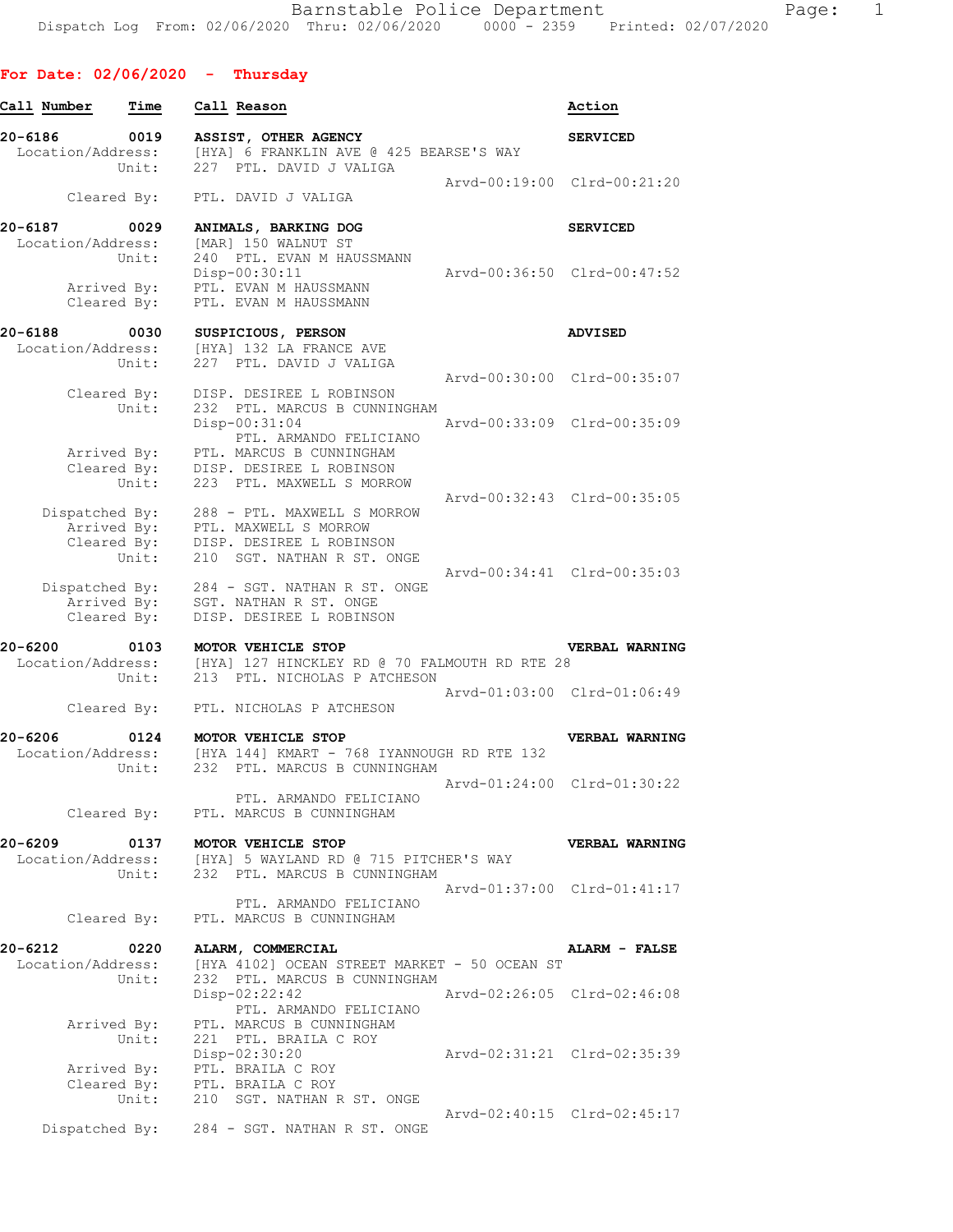Barnstable Police Department Page: 2 Dispatch Log From: 02/06/2020 Thru: 02/06/2020 0000 - 2359 Printed: 02/07/2020 Arrived By: SGT. NATHAN R ST. ONGE Cleared  $\bar{By}$ : SGT. NATHAN R ST. ONGE **20-6214 0402 ASSIST REPORT TAKEN**  Location/Address: [CEN 849] CAPE REGENCY (RADIUS HEALTHCARE CTR) - 120 SOUTH MAIN ST Apt. #211 Unit: 230 PTL. STEVEN J MAHER Disp-04:05:49 Arvd-04:14:13 Clrd-04:34:57 Disp-04:05:49<br>Arrived By: PTL. STEVEN J MAHER Refer To Incident: 20-256-OF **20-6216 0457 DISTURBANCE ADVISED**  Location/Address: [HYA 537] PARK SOUARE VILLAGE - 156 MAIN ST Unit: 232 PTL. MARCUS B CUNNINGHAM Disp-04:59:06 Arvd-05:02:41 Clrd-05:11:45 PTL. ARMANDO FELICIANO Unit: 213 PTL. NICHOLAS P ATCHESON Disp-04:59:10 Arvd-05:03:45 Clrd-05:10:09 Arrived By: PTL. NICHOLAS P ATCHESON Cleared By: PTL. NICHOLAS P ATCHESON Unit: 221 PTL. BRAILA C ROY Disp-05:02:34<br>
PTL. BRAILA C ROY<br>
210 SCT MATURY 1 - Cleared By: PTL. BRAILA C ROY Unit: 210 SGT. NATHAN R ST. ONGE Arvd-05:05:39 Clrd-05:10:24 Dispatched By: 284 - SGT. NATHAN R ST. ONGE .<br>Arrived By: SGT. NATHAN R ST. ONGE Cleared By: SGT. NATHAN R ST. ONGE **20-6218 0604 BUILDING CHECK SERVICED**  Location/Address: [HYA 103] BARNSTABLE MUNICIPAL AIRPORT - TERMINAL - 480 BARNSTABLE RD Unit: 221 PTL. BRAILA C ROY Arvd-06:04:28 Clrd-06:33:35 **20-6220 0626 TRAFFIC, ENFORCEMENT ACTIVITY SERVICED**  Location/Address: [WBA] WILLOW ST Unit: 228 PTL. MARK PALMER Arvd-06:27:46 Clrd-07:22:40 Cleared By: DISP. DESIREE L ROBINSON **20-6223 0721 ALARM, RESIDENTIAL ALARM - FALSE**  Location/Address: [BAR 386] MILLER, DAVID & ROBERTA - 214 CARRIAGE LN Unit: 228 PTL. MARK PALMER Disp-07:22:40 Arvd-07:31:34 Clrd-07:33:36 Disp-07:22:40<br>Arrived By: PTL. MARK PALMER **20-6224 0827 PRISONER, ESCORT SERVICED**  [BAR 71] BARNSTABLE FIRST DISTRICT COURT - 3195 MAIN ST RTE 6A Unit: 213 PTL. JONATHAN B PASS Disp-08:27:34 Arvd-08:32:48 Clrd-08:42:12 Arrived By: DISP. JOHN H COULOMBE **20-6225 0829 ASSIST, WELL BEING SERVICED**  Location/Address: [HYA] 255 OLD STRAWBERRY HILL RD Unit: 223 PTL. NOLAN R O'MELIA Disp-08:33:35 Arvd-08:35:45 Clrd-08:46:55 Disp-08:33:35<br>Arrived By: PTL. NOLAN R O'MELIA Unit: 250 SGT. KEVIN C FULLAM Arvd-08:35:26 Clrd-08:46:58 Dispatched By: 278 - SGT. KEVIN C FULLAM .<br>Arrived By: SGT. KEVIN C FULLAM **20-6226 0844 FINGERPRINT, NON CRIMINAL SERVICED**  Location/Address: [HYA 124] BARNSTABLE POLICE DEPARTMENT - 1200 PHINNEY'S LN **20-6227 0851 DISTURBANCE ADVISED**  Location/Address: [HYA] 67 SEA ST Unit: 232 PTL. ERIC J ROGORZENSKI Disp-08:52:17 Clrd-08:52:52 Cleared By: DISPATCHER JORDAN T SHAIRS Unit: 229 PTL. JACOB M WHITE Disp-08:52:45 Arvd-08:54:41 Clrd-09:03:21 Dispatched By: 867 - DISPATCHER JORDAN T SHAIRS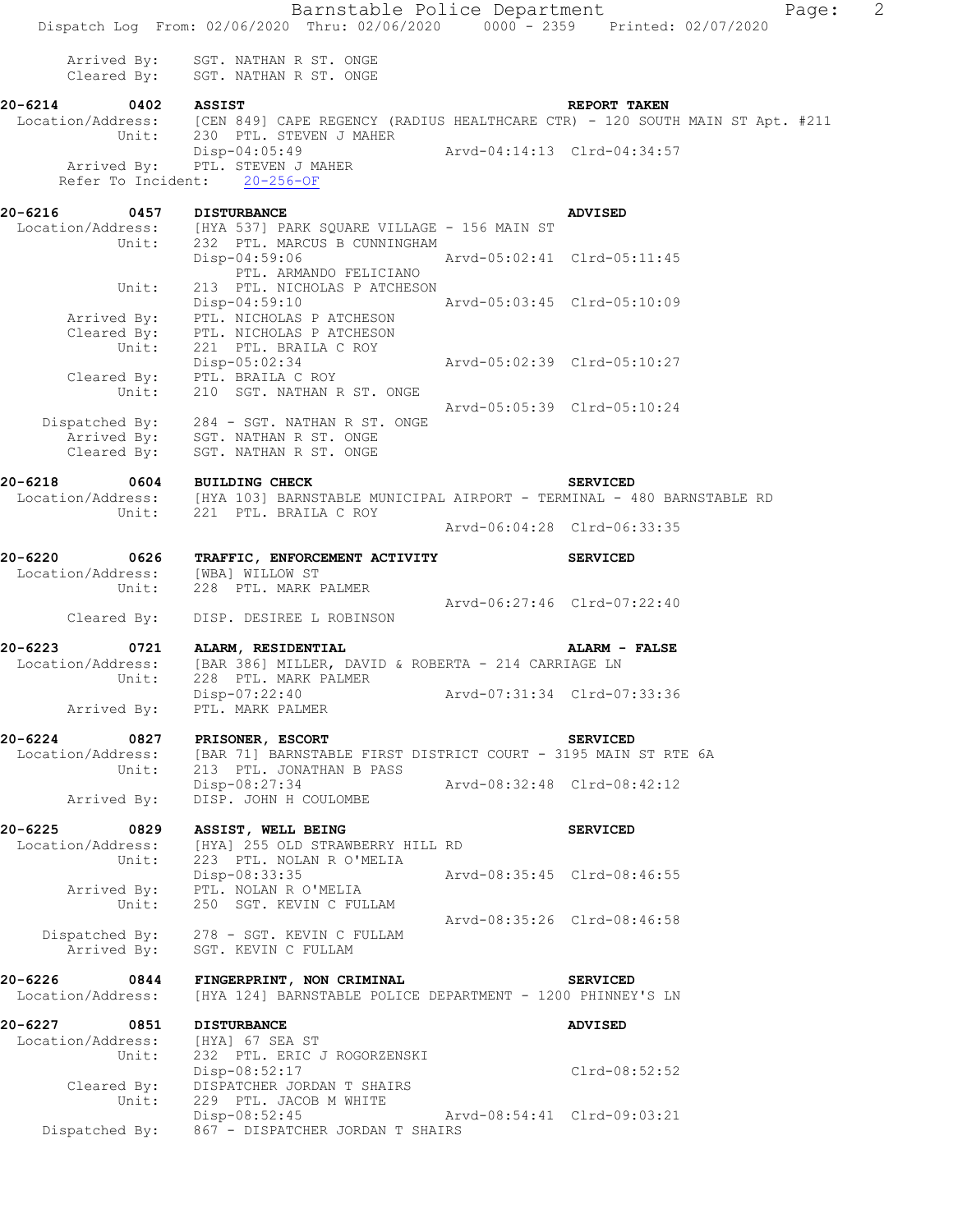|                                                            | Barnstable Police Department<br>Dispatch Log From: 02/06/2020 Thru: 02/06/2020 0000 - 2359 Printed: 02/07/2020                                                                                                                                   |                             |                                                | Page: | 3 |
|------------------------------------------------------------|--------------------------------------------------------------------------------------------------------------------------------------------------------------------------------------------------------------------------------------------------|-----------------------------|------------------------------------------------|-------|---|
|                                                            | Arrived By: PTL. JACOB M WHITE<br>Cleared By: DISP. LOREN P ORPEN<br>Unit: 226 PTL. CATARINA M PARACHE<br>Disp-08:52:49 Arvd-08:52:55 Clrd-09:03:09<br>Dispatched By: 867 - DISPATCHER JORDAN T SHAIRS<br>Arrived By: DISPATCHER JORDAN T SHAIRS |                             |                                                |       |   |
|                                                            | Cleared By: PTL. CATARINA M PARACHE                                                                                                                                                                                                              |                             |                                                |       |   |
| 20-6228 0857 ALARM, RESIDENTIAL<br>Unit:                   | Location/Address: [OST 511] GAGNON, JEFFREY - 123 FALLING LEAF LN<br>240 PTL. CAILIN WHITE                                                                                                                                                       |                             | ALARM - CANCELLED                              |       |   |
|                                                            | Disp-08:58:55<br>Cleared By: DISP. JOHN H COULOMBE                                                                                                                                                                                               |                             | Clrd-09:03:55                                  |       |   |
| 20-6229<br>0857<br>Unit:                                   | ASSIST, WELL BEING<br>Location/Address: [CEN 725] 441 OLD TOWN RD - 441 OLD TOWN RD<br>230 PTL. JOHN R GARDINER                                                                                                                                  |                             | <b>ADVISED</b>                                 |       |   |
|                                                            | Disp-08:58:36 Arvd-09:08:41 Clrd-09:34:26<br>Arrived By: PTL. JOHN R GARDINER<br>Cleared By: PTL. JOHN R GARDINER<br>Unit: 250 SGT. KEVIN C FULLAM                                                                                               |                             |                                                |       |   |
|                                                            | Dispatched By: 278 - SGT. KEVIN C FULLAM<br>Arrived By: SGT. KEVIN C FULLAM<br>Cleared By: SGT. KEVIN C FULLAM                                                                                                                                   | Arvd-09:05:25 Clrd-09:47:36 |                                                |       |   |
| 20-6231 0906 SUMMONS, SERVE                                | Location/Address: [HYA 112] CAPE COD HOSPITAL - 27 PARK ST                                                                                                                                                                                       |                             | SERVED IN HAND                                 |       |   |
|                                                            | Unit: 226 PTL. CATARINA M PARACHE                                                                                                                                                                                                                |                             | Arvd-09:06:48 Clrd-09:14:07                    |       |   |
| 20-6232 0916 SUMMONS, SERVE                                | Location/Address: [HYA 3568] HOMELESS NOT HOPELESS - 22 MAIN ST<br>Unit: 226 PTL. CATARINA M PARACHE                                                                                                                                             |                             | <b>UNABLE TO SERVE</b>                         |       |   |
|                                                            |                                                                                                                                                                                                                                                  |                             | Arvd-09:17:46 Clrd-09:22:24                    |       |   |
| 20-6235<br>$\overline{0938}$                               | Hypodermic Needle Secured<br>Location/Address: [HYA 3691] CB PERKINS TOBACCO - 12 ENTERPRISE RD<br>Unit: 226 PTL. CATARINA M PARACHE<br>Disp-09:38:29                                                                                            |                             | <b>SERVICED</b><br>Clrd-09:39:46               |       |   |
| Arrived By:                                                | Unit: 337 PTL. SCOTT F LEGER<br>$Disp-09:39:43$<br>PTL. SCOTT F LEGER                                                                                                                                                                            | Arvd-09:42:53 Clrd-09:57:56 |                                                |       |   |
|                                                            | Cleared By: PTL. SCOTT F LEGER                                                                                                                                                                                                                   |                             |                                                |       |   |
| 20-6289 0945 ASSIST<br>Location/Address: [HYA] 133 BETH LN |                                                                                                                                                                                                                                                  |                             | <b>SERVICED</b>                                |       |   |
|                                                            | 20-6238 0947 ASSIST, OTHER AGENCY ADVISE<br>Location/Address: [CEN 580] CENTERVILLE PUBLIC LIBRARY - 585 MAIN ST<br>Unit: 250 SGT. KEVIN C FULLAM                                                                                                |                             | <b>ADVISED</b>                                 |       |   |
|                                                            |                                                                                                                                                                                                                                                  |                             | Arvd-09:48:44 Clrd-10:36:54                    |       |   |
|                                                            | 20-6241 1021 MOTOR VEHICLE STOP<br>Location/Address: [HYA 2738] VITAMIN SHOPPE, THE - 1070 IYANNOUGH RD RTE 132<br>Unit: 232 PTL. ERIC J ROGORZENSKI                                                                                             |                             | <b>VERBAL WARNING</b>                          |       |   |
|                                                            | Cleared By: PTL. ERIC J ROGORZENSKI                                                                                                                                                                                                              |                             | Arvd-10:21:00 Clrd-10:24:22                    |       |   |
| Location/Address: [HYA] 175 OCEAN ST                       | 20-6242 1021 MOTOR VEHICLE, PRIVATE TOW                                                                                                                                                                                                          |                             | <b>SERVICED</b>                                |       |   |
| 20-6243 1027 SUMMONS, SERVE                                | Location/Address: [HYA] 36 ALDEN WAY<br>Unit: 226 PTL. CATARINA M PARACHE                                                                                                                                                                        |                             | UNABLE TO SERVE<br>Arvd-10:28:10 Clrd-10:33:19 |       |   |
| 20-6290 1030 ASSIST                                        | Location/Address: [MAR 167] BARNSTABLE UNITED ELEMENTARY SCHOOL - 730 OSTERVILLE W BARNSTABLE RD                                                                                                                                                 |                             | <b>SERVICED</b>                                |       |   |
| 20-6247 1054 WARRANT, ATTEMPT                              | Location/Address: [BAR] 3325 MAIN ST RTE 6A @ 1785 HYANNIS RD                                                                                                                                                                                    |                             | <b>GONE ON ARRIVAL</b>                         |       |   |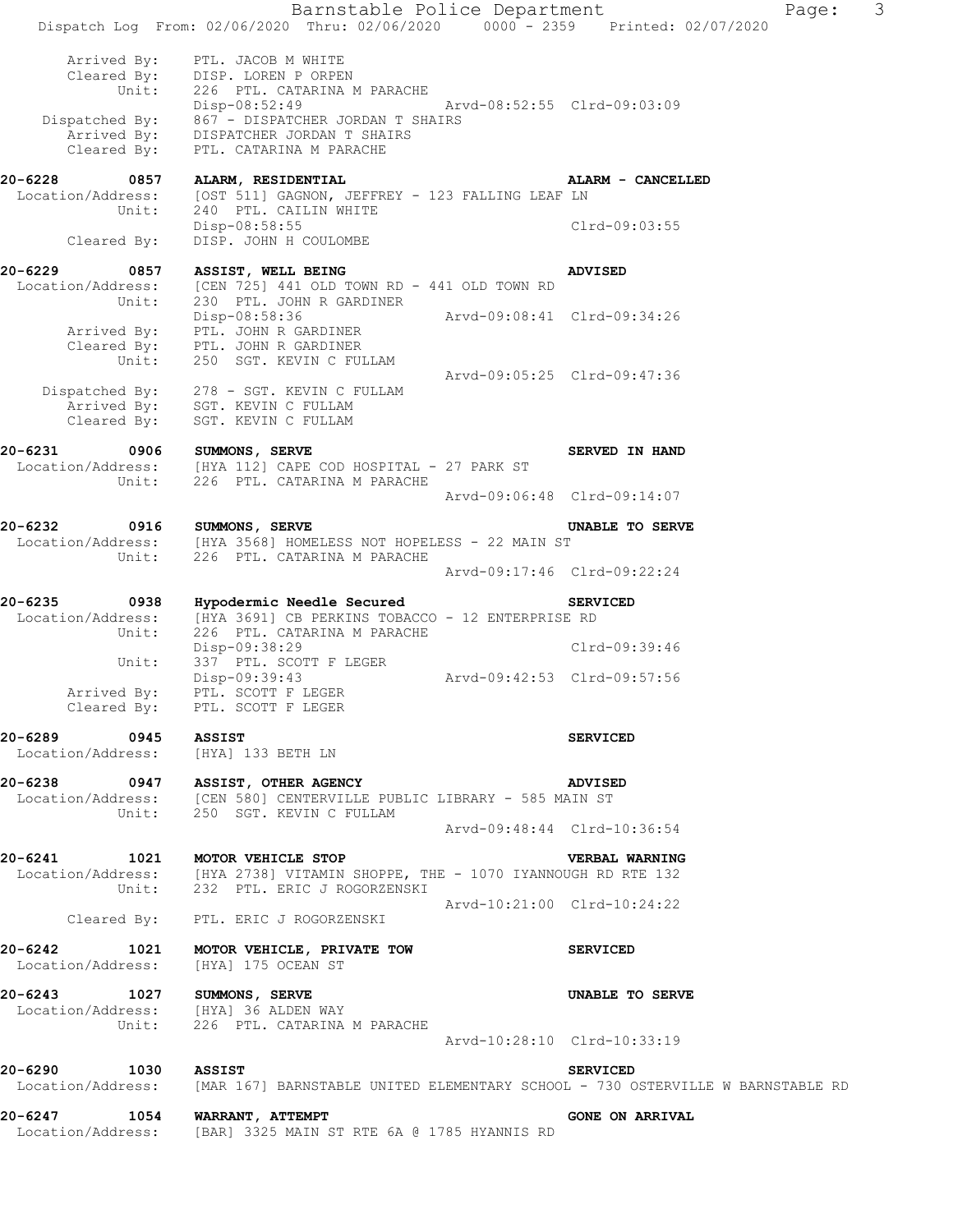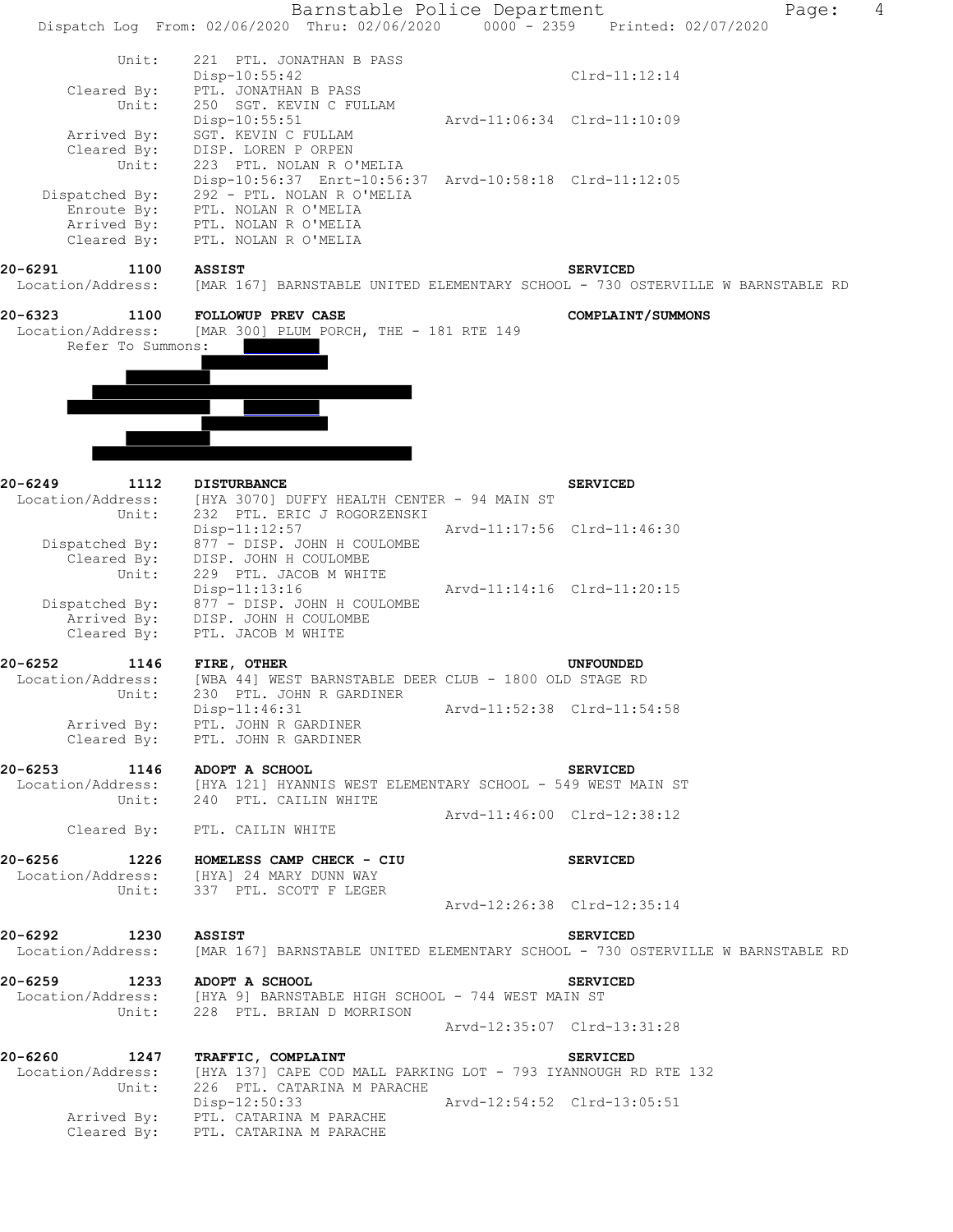|                                               | Dispatch Log From: 02/06/2020 Thru: 02/06/2020 0000 - 2359 Printed: 02/07/2020                                                                                                        |                             |
|-----------------------------------------------|---------------------------------------------------------------------------------------------------------------------------------------------------------------------------------------|-----------------------------|
|                                               | 20-6262 1255 MOTOR VEHICLE STOP<br>$Location/Address:$ [MAR] 3600 FALMOUTH RD RTE 28 $@$ 5 RTE 149<br>Unit: 230 PTL. JOHN R GARDINER                                                  | VERBAL WARNING              |
|                                               | Cleared By: PTL. JOHN R GARDINER                                                                                                                                                      | Arvd-12:55:00 Clrd-13:04:20 |
|                                               | 20-6263 1257 MOTOR VEHICLE, PRIVATE TOW<br>Location/Address: [HYA] 175 OCEAN ST                                                                                                       | <b>SERVICED</b>             |
|                                               | 20-6264 1309 AIRPORT RAMP CHECK SERVICED<br>Location/Address: [HYA 103] BARNSTABLE MUNICIPAL AIRPORT - TERMINAL - 480 BARNSTABLE RD<br>Unit: 211 SGT. JOSEPH G GREEN<br>Disp-13:10:39 | Arvd-13:10:42 Clrd-15:34:13 |
| 20-6265 1317 PROPERTY, LOST                   | Location/Address: [HYA 217] STAPLES #154 - 364 BARNSTABLE RD                                                                                                                          | <b>SERVICED</b>             |
|                                               | 20-6266 1319 SUMMONS, SERVE<br>Location/Address: [CEN 1905] DRURY, ROBERT L & DEBORAH A - 73 PINE CREST RD<br>Unit: 230 PTL. JOHN R GARDINER                                          | UNABLE TO SERVE             |
|                                               |                                                                                                                                                                                       | Arvd-13:19:57 Clrd-13:26:07 |
|                                               | 20-6269 1343 TAXI REGISTRATION<br>Location/Address: [HYA 124] BARNSTABLE POLICE DEPARTMENT - 1200 PHINNEY'S LN                                                                        | <b>SERVICED</b>             |
|                                               | 20-6271 1352 HARASSMENT<br>Location/Address: [WBA] 157 POINT HILL RD<br>Unit: 221 PTL. JONATHAN B PASS                                                                                | ADVISED                     |
|                                               | Disp-13:55:51<br>Arvd-14:07:53 Clrd-14:12:01<br>Club 1.57:53<br>Club 1.57:53<br>Cleared By: DISP. LOREN P ORPEN                                                                       |                             |
| 20-6273 1356 FOLLOW UP                        | Location/Address: [HYA] 120 WEST MAIN ST<br>Unit: 402 PTL. MATTHEW J LOUNSBURY                                                                                                        | <b>SERVICED</b>             |
|                                               |                                                                                                                                                                                       |                             |
|                                               | 20-6274 1357 HOMELESS CAMP CHECK - CIU<br>Location/Address: [HYA 1768] HYANNIS WATER SYSTEM - 47 OLD YARMOUTH RD<br>Unit: 337 PTL. SCOTT F LEGER                                      | ADVISED                     |
|                                               |                                                                                                                                                                                       | Arvd-14:00:22 Clrd-14:05:40 |
| 20-6280<br>Location/Address:<br>Unit:         | 1427 MOTOR VEHICLE STOP<br>[CEN 706] BELL TOWER MALL (SOUZA, JOE) - 1600 FALMOUTH RD RTE 28<br>230 PTL. JOHN R GARDINER                                                               | <b>VERBAL WARNING</b>       |
|                                               | Cleared By: PTL. JOHN R GARDINER                                                                                                                                                      | Arvd-14:27:00 Clrd-14:42:36 |
| 20-6282                                       | 1430 MOTOR VEHICLE STOP                                                                                                                                                               | VERBAL WARNING              |
|                                               | Location/Address: [HYA 3803] ETHAN ALLEN - 970 IYANNOUGH RD RTE 132<br>Unit: 221 PTL. JONATHAN B PASS                                                                                 |                             |
|                                               |                                                                                                                                                                                       | Arvd-14:30:00 Clrd-14:32:12 |
| 20-6283<br>1438<br>Unit:                      | <b>ASSIST</b><br>Location/Address: [CEN 560] FITCH, ROBERT & LEA - 327 ELLIOTT RD<br>230 PTL. JOHN R GARDINER                                                                         | <b>SERVICED</b>             |
| Arrived By:<br>Cleared By:                    | Disp-14:44:20<br>PTL. JOHN R GARDINER<br>PTL. JOHN R GARDINER                                                                                                                         | Arvd-14:50:39 Clrd-15:02:49 |
| 20-6294<br>1509<br>Location/Address:<br>Unit: | ASSIST, OTHER AGENCY<br>[HYA 3064] CAPE COD HOSPITAL - INFO SYS & SECURITY MGT - 20 GLEASON ST<br>237 PTL. KYLE S PHELAN                                                              | <b>SERVICED</b>             |
| Cleared By:<br>Unit:                          | $Disp-15:14:42$<br>Arrived By: PTL. KYLE S PHELAN<br>PTL. KYLE S PHELAN<br>337 PTL. SCOTT F LEGER                                                                                     | Arvd-15:36:17 Clrd-15:56:35 |
|                                               | Dispatched By: 228 - PTL. SCOTT F LEGER                                                                                                                                               | Arvd-15:17:21 Clrd-15:17:28 |
| Cleared By:                                   | Arrived By: PTL. SCOTT F LEGER<br>PTL. SCOTT F LEGER                                                                                                                                  |                             |

Barnstable Police Department Fage: 5 Dispatch Log From: 02/06/2020 Thru: 02/06/2020 0000 - 2359 Printed: 02/07/2020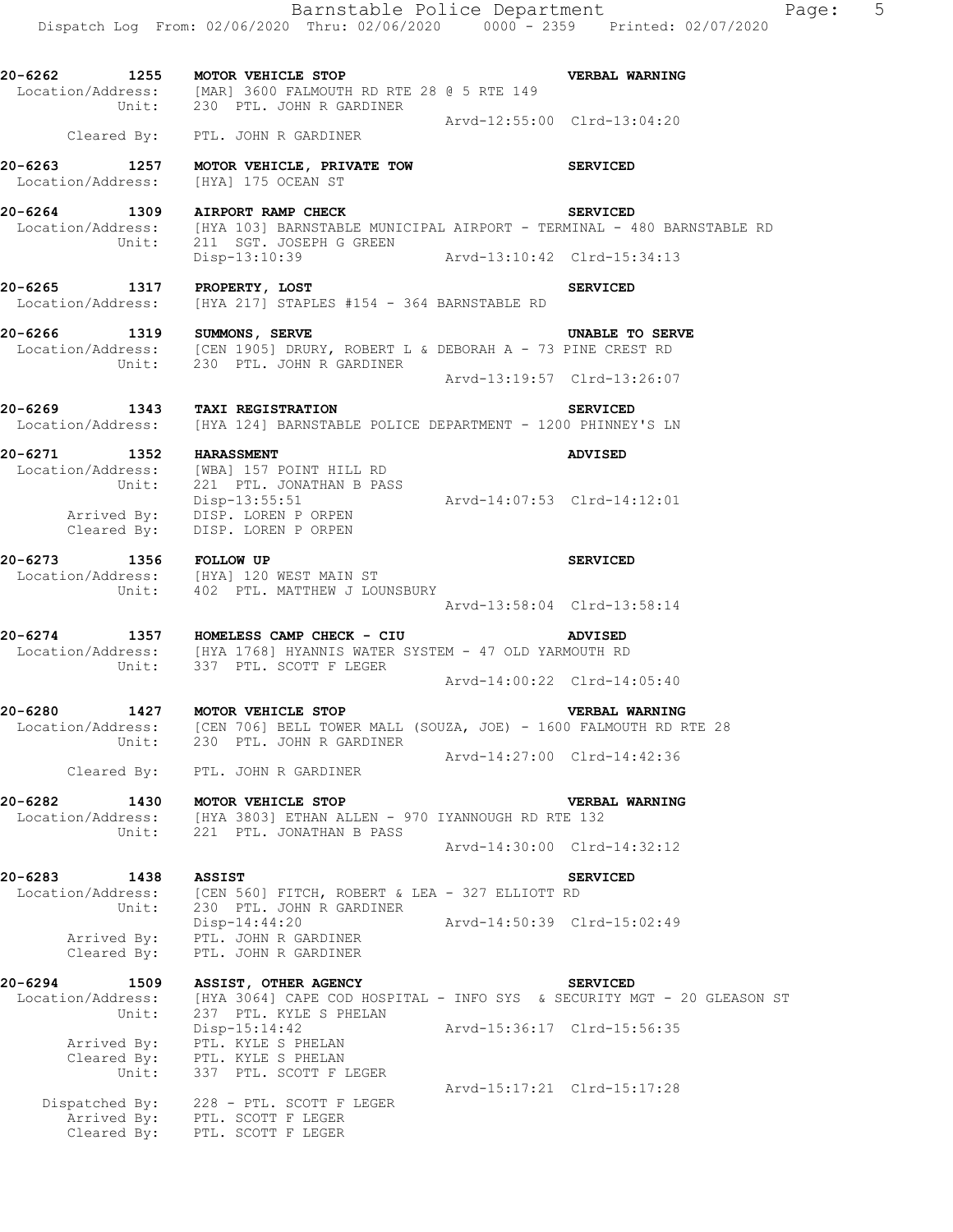**20-6295 1513 ADOPT A SCHOOL SERVICED**  Location/Address: [CEN 1] CENTERVILLE ELEMENTARY SCHOOL - 658 BAY LN Unit: 235 SGT. EUGENE M DESRUISSEAUX Arvd-15:13:54 Clrd-15:50:20 **20-6297 1520 ACCIDENT, PROPERTY DAMAGE ADVISED**  Location: [HYA 1368] AIRPORT ROTARY Unit: 232 PTL. ERIC J ROGORZENSKI Disp-15:21:25 Arvd-15:24:33 Clrd-15:37:31 **20-6298 1525 HOMELESS INCIDENT/SUS PERSON GONE ON ARRIVAL**  Location/Address: [HYA] 95 HIGH SCHOOL RD EXT @ 45 STEVENS ST Unit: 229 PTL. JACOB M WHITE Disp-15:28:24 Clrd-15:29:21 Unit: 226 PTL. CATARINA M PARACHE Disp-15:29:18 Arvd-15:29:33 Clrd-15:36:31 Disp-15:29:18<br>Arrived By: PTL. CATARINA M PARACHE Cleared By: PTL. CATARINA M PARACHE **20-6300 1538 FRAUD/FORG, FRAUD REPORT TAKEN**  Location/Address: [CEN] 36 TUCKERNUCK RD Unit: 240 PTL. PETER S MYRBECK Disp-16:05:20 Arvd-16:26:09 Clrd-16:47:45 Dispatched By: 871 - DISP. RYAN J MCNALLY .<br>Arrived Bv: PTL. PETER S MYRBECK Cleared By: PTL. PETER S MYRBECK Refer To Incident: 20-262-OF **20-6302 1559 HOMELESS INTOXICATED PERSON UNFOUNDED**  Location/Address: [HYA] MAIN ST Unit: 213 PTL. MARK S MCWILLIAMS Disp-16:03:35 Arvd-16:13:19 Clrd-16:18:50 Arrived By: PTL. MARK S MCWILLIAMS Cleared By: PTL. MARK S MCWILLIAMS Unit: 230 PTL. JOHN A YORK Disp-16:10:24 Enrt-16:10:24 Arvd-16:17:35 Clrd-16:23:42 Dispatched By: 316 - PTL. JOHN A YORK .<br>Enroute By: PTL. JOHN A YORK Arrived By: PTL. JOHN A YORK Cleared By: PTL. JOHN A YORK **20-6303 1615 MOTOR VEHICLE STOP CITATION ISSUED**  Location/Address: [HYA 681] SHAWS SUPERMARKET #7598 - 1070 IYANNOUGH RD RTE 132 Unit: 402 PTL. MATTHEW J LOUNSBURY Arvd-16:15:36 Clrd-16:21:10 **20-6304 1627 MOTOR VEHICLE STOP CITATION ISSUED**  Location/Address: [HYA 2122] BJ'S WHOLESALE CLUB #321 - 420 ATTUCKS LN Unit: 402 PTL. MATTHEW J LOUNSBURY Arvd-16:27:11 Clrd-16:38:09 **20-6305 1630 ASSIST, NOTIFICATION SERVICED**  Location/Address: [HYA 3027] 127 HAMDEN CIR Unit: 213 PTL. MARK S MCWILLIAMS Disp-16:49:01 Arvd-17:02:34 Clrd-17:05:07 Arrived By: PTL. MARK S MCWILLIAMS **20-6307 1637 TRAFFIC, ROAD HAZARD ADVISED**  Location/Address: [HYA 299] CAPE COD MELODY TENT - 21 WEST MAIN ST Unit: 230 PTL. JOHN A YORK Disp-16:38:30 Arvd-16:43:32 Clrd-16:43:55 **20-6309 1642 ALARM, RESIDENTIAL ALARM - FALSE**  Location/Address: [COT 605] SCHILLING, DEBORAH - 47 GROVE ST Unit: 234 PTL. BRUCE E MARNEY Disp-16:44:17 Arvd-16:54:58 Clrd-16:59:29 Arrived By: PTL. BRUCE E MARNEY **20-6310 1645 ASSIST, WELL BEING SERVICED**  Location/Address: [HYA] 288 OCEAN ST Apt. #A Unit: 230 PTL. JOHN A YORK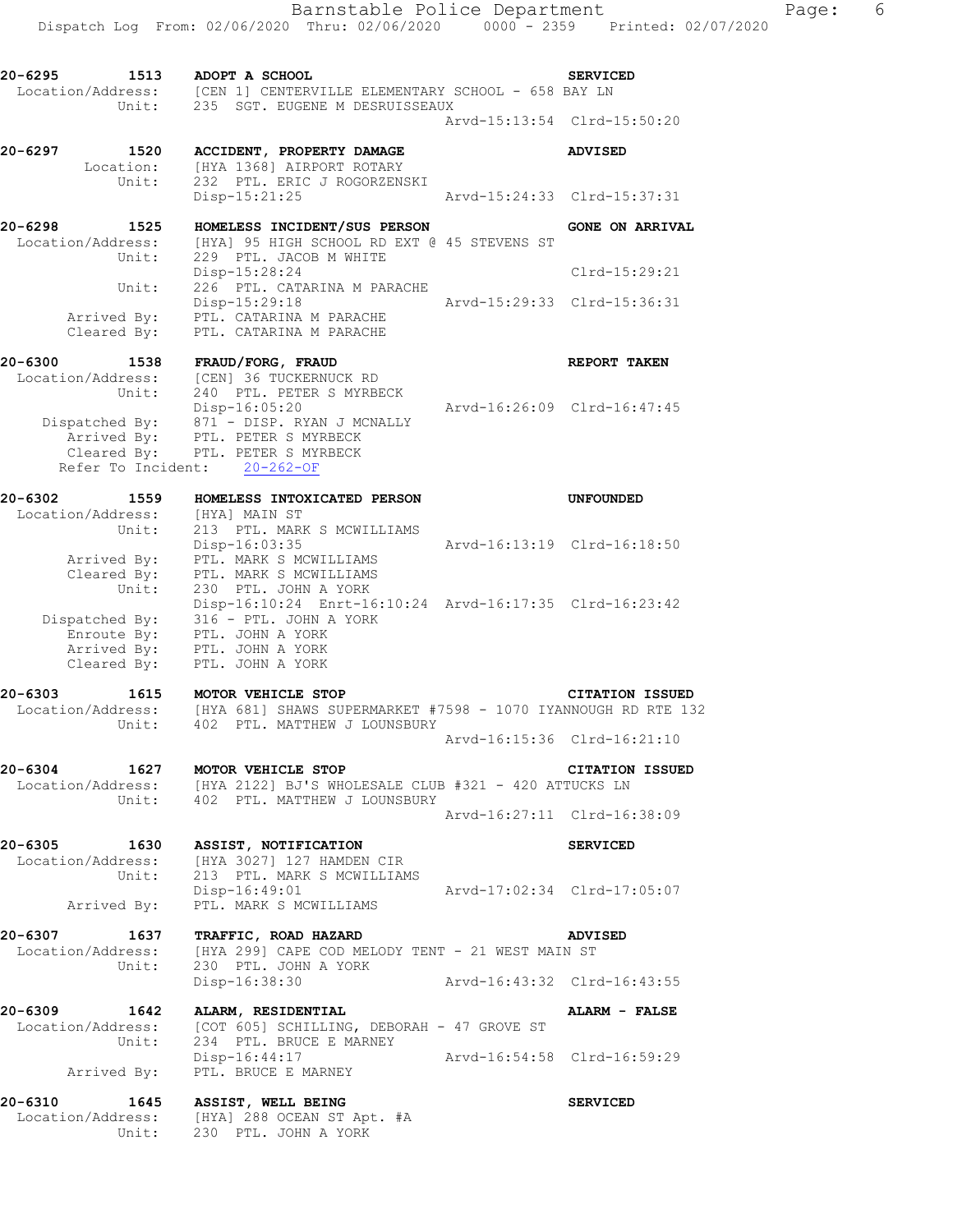Barnstable Police Department Fage: 7 Dispatch Log From: 02/06/2020 Thru: 02/06/2020 0000 - 2359 Printed: 02/07/2020 Disp-16:49:20 Arvd-16:57:41 Clrd-16:57:55 Arrived By: PTL. JOHN A YORK Cleared By: DISP. RYAN J MCNALLY 20-6311 1647 FOLLOWUP PREV CASE **SERVICED** Location/Address: [HYA 3514] STOP & SHOP - 425 ATTUCKS LN Unit: 223 PTL. SPENCER L JACKSON Arvd-16:49:00 Clrd-17:00:44 **20-6312 1652 FOLLOW UP SERVICED**  Location/Address: [CEN] 86 AUTUMN DR Unit: 236 PTL. CAILIN WHITE Arvd-16:52:00 Clrd-21:01:57 Cleared By: DISP. RYAN J MCNALLY **20-6313 1653 AIRPORT RAMP CHECK SERVICED**  Location/Address: [HYA 103] BARNSTABLE MUNICIPAL AIRPORT - TERMINAL - 480 BARNSTABLE RD Unit: 239 PTL. LIAM T LOISELLE Arvd-16:53:00 Clrd-17:11:57 **20-6314 1705 TRAFFIC, CONTROL SERVICED**  Location/Address: [HYA] 4 HARVARD ST @ 151 PINE AVE Unit: 213 PTL. MARK S MCWILLIAMS Arvd-17:06:19 Clrd-17:09:38 20-6315 1713 FOLLOWUP PREV CASE **1713** FOLLOWUP PREV CASE Location/Address: [HYA 3514] STOP & SHOP - 425 ATTUCKS LN Unit: 230 PTL. JOHN A YORK Arvd-17:15:30 Clrd-17:30:25 **20-6316 1716 HARASSMENT, THREATS ADVISED**  Location/Address: [HYA] 132 BACON RD **20-6317 1733 FOLLOW UP SERVICED**  Location/Address: [HYA] 32 COUNTY SEAT ST Unit: 213 PTL. MARK S MCWILLIAMS Arvd-17:33:30 Clrd-17:34:30 **20-6319 1736 TRAFFIC, CONTROL SERVICED**  Location/Address: [HYA] 151 PINE AVE @ 4 HARVARD ST Unit: 213 PTL. MARK S MCWILLIAMS Arvd-17:38:01 Clrd-17:48:35 **20-6321 1743 MOTOR VEHICLE, DISABLED SERVICED**  Location/Address: [BAR] 6783 MID CAPE RTE 6 EAST @ 2050 IYANNOUGH RD RTE 132 Unit: 402 PTL. MATTHEW J LOUNSBURY Disp-17:43:56 Arvd-17:46:17 Clrd-18:09:20 LISP-17:43:56<br>Cleared By: PTL. MATTHEW J LOUNSBURY **20-6322 1744 MOTOR VEHICLE STOP VERBAL WARNING**  Location/Address: [HYA 2359] SALON CONCEPTS BEAUTY SUPPLIES - 390 MAIN ST Unit: 230 PTL. JOHN A YORK Arvd-17:44:41 Clrd-17:48:26 **20-6324 1746 TRAFFIC, COMPLAINT SERVICED**  Location/Address: [HYA] 41 PARKWAY PL Unit: 230 PTL. JOHN A YORK Disp-17:59:33 Arvd-18:04:46 Clrd-18:18:43 Arrived By: PTL. JOHN A YORK Cleared By: PTL. JOHN A YORK **20-6326 1817 MOTOR VEHICLE, PRIVATE TOW SERVICED**  Location/Address: [HYA] 175 OCEAN ST **20-6331 1920 ACCIDENT, PROPERTY DAMAGE SERVICED**  Location/Address: [HYA] 1 GENERAL PATTON DR @ 350 BEARSE'S WAY Unit: 213 PTL. MARK S MCWILLIAMS Disp-19:21:42 Arvd-19:24:39 Clrd-20:10:25 Disp-19:21:42<br>Cleared By: PTL. MARK S MCWILLIAMS **20-6333 1940 MOTOR VEHICLE STOP ADVISED**  Location/Address: [HYA] 15 NORTH ST @ 5 WASHINGTON ST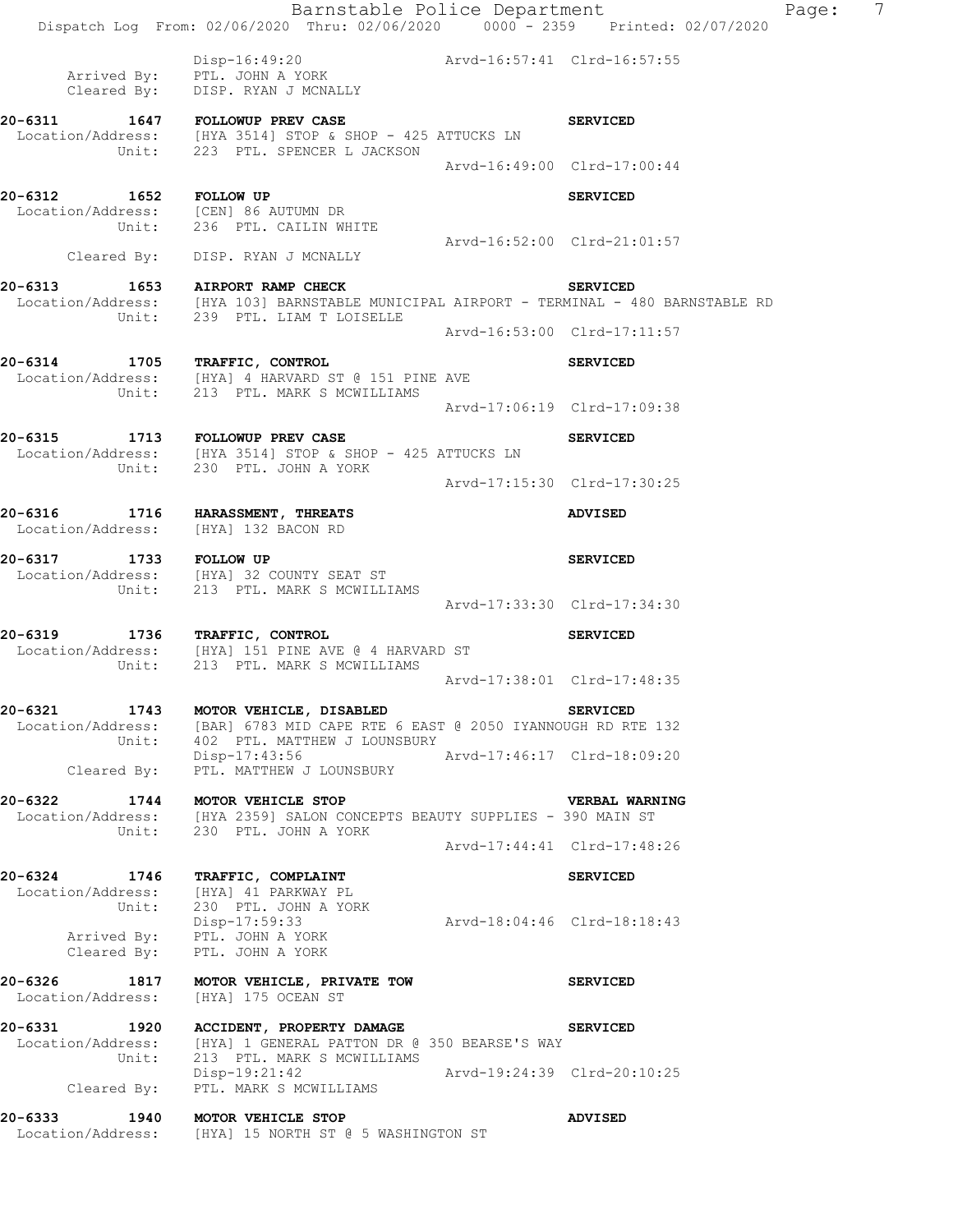|                                      | Unit:<br>230 PTL. JOHN A YORK                                          |                             |                             |
|--------------------------------------|------------------------------------------------------------------------|-----------------------------|-----------------------------|
|                                      | Cleared By: PTL. JOHN A YORK                                           | Arvd-19:40:00 Clrd-19:43:36 |                             |
| 20-6335<br>2009                      | LARCENY, SHOPLIFTING                                                   |                             | REPORT TAKEN                |
| Location/Address:                    | [HYA 3374] KOHLS - 65 INDEPENDENCE DR                                  |                             |                             |
| Unit:                                | 237 PTL. KYLE S PHELAN                                                 |                             |                             |
| Cleared By:                          | Disp-20:11:46<br>PTL. KYLE S PHELAN                                    |                             | Clrd-20:18:18               |
| Unit:                                | 239 PTL. LIAM T LOISELLE                                               |                             |                             |
|                                      | Disp-20:12:48                                                          |                             | Arvd-20:18:27 Clrd-20:29:52 |
| Arrived By:                          | PTL. LIAM T LOISELLE                                                   |                             |                             |
|                                      | Cleared By: PTL. LIAM T LOISELLE<br>Unit: 237 PTL. KYLE S PHELAN       |                             |                             |
|                                      |                                                                        | Arvd-20:18:24 Clrd-20:38:00 |                             |
|                                      |                                                                        |                             |                             |
|                                      | Dispatched By: 293 - PTL. KYLE S PHELAN Arrived By: PTL. KYLE S PHELAN |                             |                             |
|                                      | Cleared By: DISP. RYAN J MCNALLY                                       |                             |                             |
|                                      | Refer To Incident: 20-263-OF                                           |                             |                             |
| 20-6336<br>2036                      | MOTOR VEHICLE STOP                                                     |                             | VERBAL WARNING              |
|                                      | Location/Address: [HYA] 60 MAIN ST @ 7 PARKWAY PL                      |                             |                             |
|                                      | Unit: 239 PTL. LIAM T LOISELLE                                         |                             |                             |
|                                      | Cleared By: PTL. LIAM T LOISELLE                                       |                             | Arvd-20:36:00 Clrd-20:38:11 |
|                                      |                                                                        |                             |                             |
| 20-6339<br>2053                      | PROPERTY, LOST                                                         |                             | <b>SERVICED</b>             |
| Location/Address:                    | [MAR] 1741 RACE LN @ 7 TROTTERS LN                                     |                             |                             |
| 20-6341<br>2108                      | E911, SILENT CALL                                                      |                             | <b>SERVICED</b>             |
| Location/Address:                    | [HYA 3447] VILLANUEVA, PEDRO - 46 FRESH HOLES RD                       |                             |                             |
| Unit:                                | 223 PTL. SPENCER L JACKSON                                             |                             |                             |
|                                      | Disp-21:12:09                                                          |                             | Clrd-21:13:39               |
| Unit:                                | 239 PTL. LIAM T LOISELLE                                               | Arvd-21:14:27 Clrd-21:18:47 |                             |
| Unit:                                | $Disp-21:12:09$<br>230 PTL. JOHN A YORK                                |                             |                             |
|                                      | Disp-21:13:36                                                          | Arvd-21:14:29 Clrd-21:17:54 |                             |
| Cleared By:                          | PTL. JOHN A YORK                                                       |                             |                             |
| Unit:                                | 237 PTL. KYLE S PHELAN                                                 |                             |                             |
|                                      | Dispatched By: 293 - PTL. KYLE S PHELAN                                |                             | Arvd-21:15:40 Clrd-21:18:42 |
|                                      |                                                                        |                             |                             |
|                                      | PTL. KYLE S PHELAN                                                     |                             |                             |
| Arrived By:                          |                                                                        |                             |                             |
| 20-6342                              | 2123 MOTOR VEHICLE STOP                                                |                             | VERBAL WARNING              |
| Location/Address:                    | [HYA] 225 MAIN ST @ 9 PLEASANT ST                                      |                             |                             |
| Unit:                                | 239 PTL. LIAM T LOISELLE                                               | Arvd-21:23:00 Clrd-21:32:00 |                             |
|                                      | Cleared By: PTL. LIAM T LOISELLE                                       |                             |                             |
|                                      |                                                                        |                             |                             |
| $20 - 6343$<br>2128                  | MOTOR VEHICLE STOP                                                     |                             | VERBAL WARNING              |
| Location/Address:<br>Unit:           | [HYA] 345 BEARSE'S WAY @ 7 QUAKER RD<br>230 PTL. JOHN A YORK           |                             |                             |
|                                      |                                                                        |                             | Arvd-21:28:00 Clrd-21:32:13 |
| Cleared By:                          | PTL. JOHN A YORK                                                       |                             |                             |
|                                      |                                                                        |                             |                             |
| 20-6344<br>2159<br>Location/Address: | <b>DISTURBANCE</b><br>[HYA] 85 CAMP ST                                 |                             | <b>GONE ON ARRIVAL</b>      |
| Unit:                                | 213 PTL. MARK S MCWILLIAMS                                             |                             |                             |
|                                      | Disp-22:02:10                                                          |                             | Arvd-22:02:12 Clrd-22:31:42 |
| Cleared By:                          | PTL. MARK S MCWILLIAMS                                                 |                             |                             |
| Unit:                                | 230 PTL. JOHN A YORK                                                   |                             | Arvd-22:03:27 Clrd-22:31:54 |
| Dispatched By:                       | Disp-22:02:19<br>871 - DISP. RYAN J MCNALLY                            |                             |                             |
| Arrived By:                          | PTL. JOHN A YORK                                                       |                             |                             |
| Cleared By:                          | PTL. JOHN A YORK                                                       |                             |                             |
| Unit:                                | 239 PTL. LIAM T LOISELLE                                               |                             |                             |
| Dispatched By:                       | 312 - PTL. LIAM T LOISELLE                                             |                             | Arvd-22:03:55 Clrd-22:10:02 |
| Arrived By:                          | PTL. LIAM T LOISELLE                                                   |                             |                             |
| Cleared By:                          | PTL. LIAM T LOISELLE                                                   |                             |                             |
| Unit:                                | 237 PTL. KYLE S PHELAN                                                 |                             | Arvd-22:04:16 Clrd-22:26:01 |